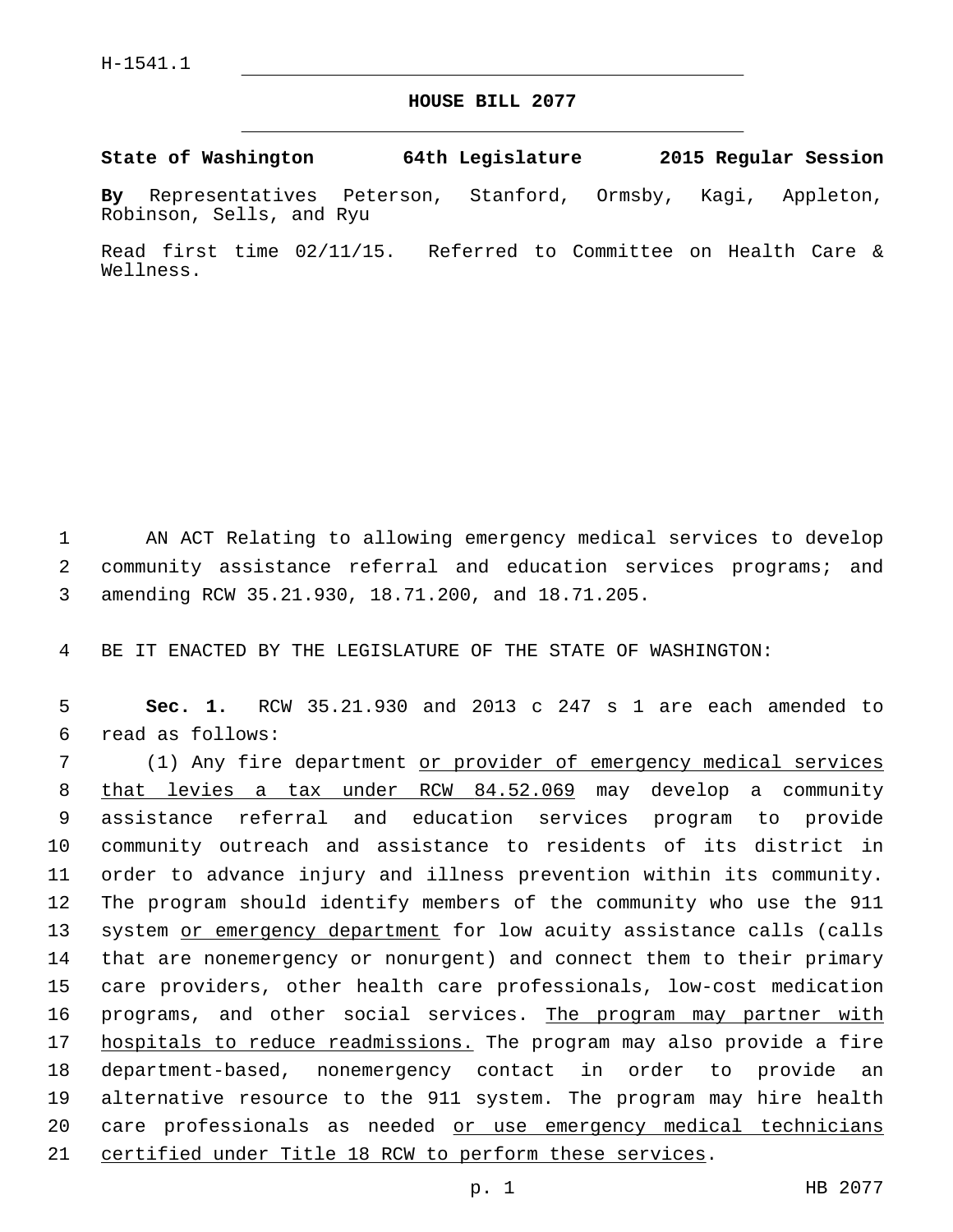(2) A participating fire department or provider of emergency medical services that levies a tax under RCW 84.52.069 may seek grant opportunities and private gifts in order to support its community assistance referral and education services program.

 (3) In developing a community assistance referral and education services program, a fire department or provider of emergency medical services that levies a tax under RCW 84.52.069 may consult with the health care personnel shortage task force to identify health care professionals capable of working in a nontraditional setting and providing assistance, referral, and education services.

 (4) Community assistance referral and education services programs implemented under this section must, at least annually, measure any reduction of repeated use of the 911 emergency system and any reduction in avoidable emergency room trips attributable to implementation of the program. Results of findings under this subsection must be reportable to the legislature or other local governments upon request. Findings should include estimated amounts of medicaid dollars that would have been spent on emergency room 19 visits had the program not been in existence.

 (5) For purposes of this section, "fire department" includes city and town fire departments, fire protection districts organized under 22 Title 52 RCW, and regional fire ((<del>[protection service]</del>)) protection service authorities organized under chapter 52.26 RCW.

 **Sec. 2.** RCW 18.71.200 and 1995 c 65 s 2 are each amended to read 25 as follows:

26 As used in this chapter, a "physician's trained advanced 27 emergency medical ((service intermediate life support)) technician 28 and paramedic" means a person who:

 (1) Has successfully completed an emergency medical technician 30 course as described in chapter 18.73 RCW;

 (2) Is trained under the supervision of an approved medical program director according to training standards prescribed in rule to perform specific phases of advanced cardiac and trauma life support under written or oral authorization of an approved licensed 35 physician; and

 (3) Has been examined and certified as a physician's trained 37 advanced emergency medical ((service intermediate life support)) technician and paramedic, by level, by the University of Washington's 39 school of medicine or the department of health.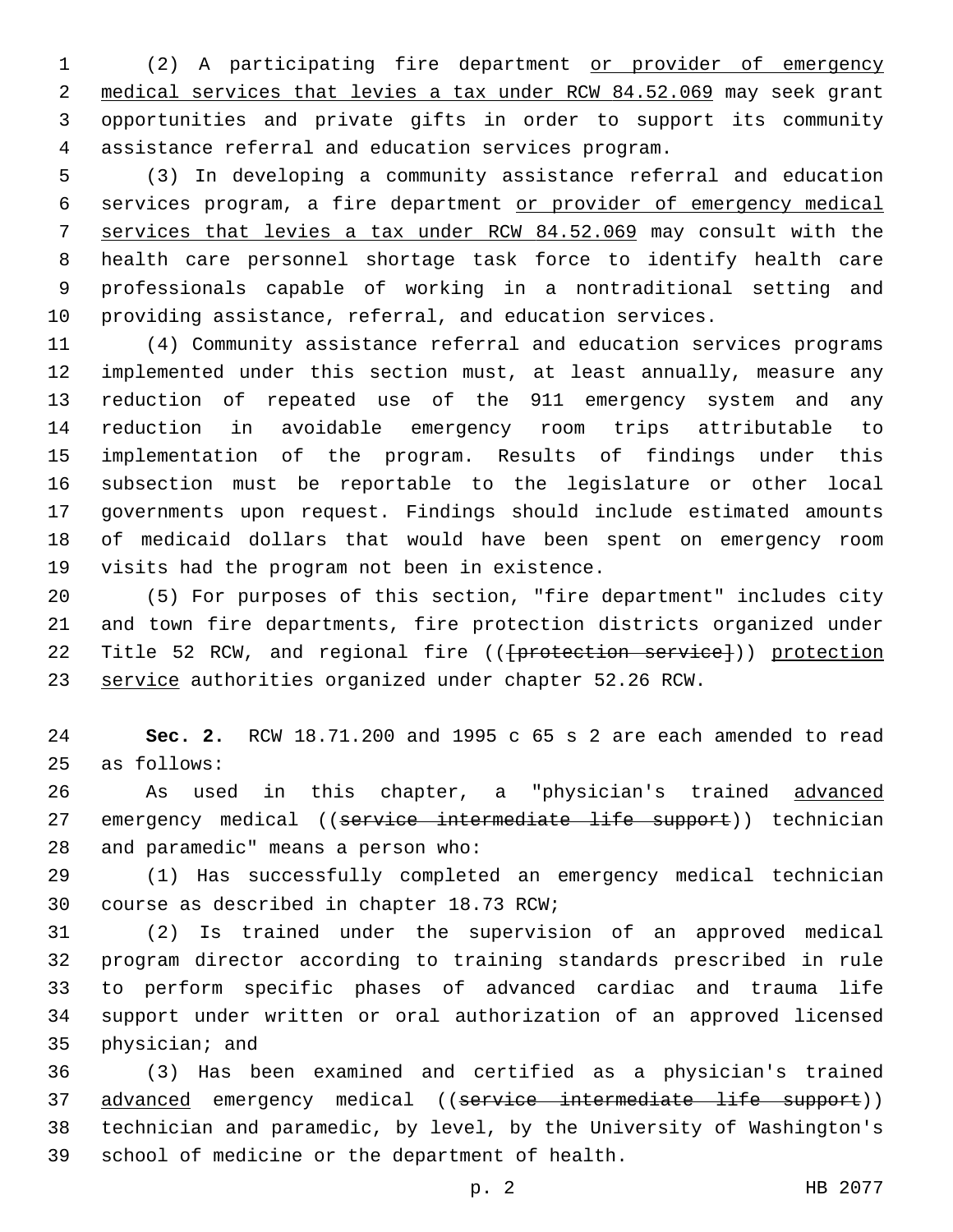1 **Sec. 3.** RCW 18.71.205 and 2010 1st sp.s. c 7 s 24 are each 2 amended to read as follows:

3 (1) The secretary of the department of health shall prescribe:

4 (a) Practice parameters, training standards for, and levels of, 5 physician's trained advanced emergency medical ((service intermediate  $6$  <del>life support</del>)) technicians and paramedics;

7 (b) Minimum standards and performance requirements for the 8 certification and recertification of physician's trained advanced 9 emergency medical ((service intermediate life support)) technicians 10 and paramedics; and

11 (c) Procedures for certification, recertification, and 12 decertification of physician's trained advanced emergency medical 13 ((service intermediate life support)) technicians and paramedics.

14 (2) Initial certification shall be for a period established by 15 the secretary pursuant to RCW 43.70.250 and 43.70.280.

16 (3) Recertification shall be granted upon proof of continuing 17 satisfactory performance and education standards, as determined by 18 the approved medical program director and approved by the secretary 19 of the department of health, and shall be for a period established by 20 the secretary pursuant to RCW 43.70.250 and 43.70.280.

21 (4) As used in this chapter((s 18.71)) and chapter 18.73 RCW, 22 "approved medical program director" means a person who:

23 (a) Is licensed to practice medicine and surgery pursuant to this 24 chapter ((18.71 RCW)) or osteopathic medicine and surgery pursuant to 25 chapter 18.57 RCW; and

26 (b) Is qualified and knowledgeable in the administration and 27 management of emergency care and services; and

 (c) Is so certified by the department of health for a county, group of counties, or cities with populations over four hundred thousand in coordination with the recommendations of the local medical community and local emergency medical services and trauma 32 care council.

33 (5) The uniform disciplinary act, chapter 18.130 RCW, governs uncertified practice, the issuance and denial of certificates, and the disciplining of certificate holders under this section. The secretary shall be the disciplining authority under this section. Disciplinary action shall be initiated against a person credentialed under this chapter in a manner consistent with the responsibilities and duties of the medical program director under whom such person is 40 responsible.

p. 3 HB 2077